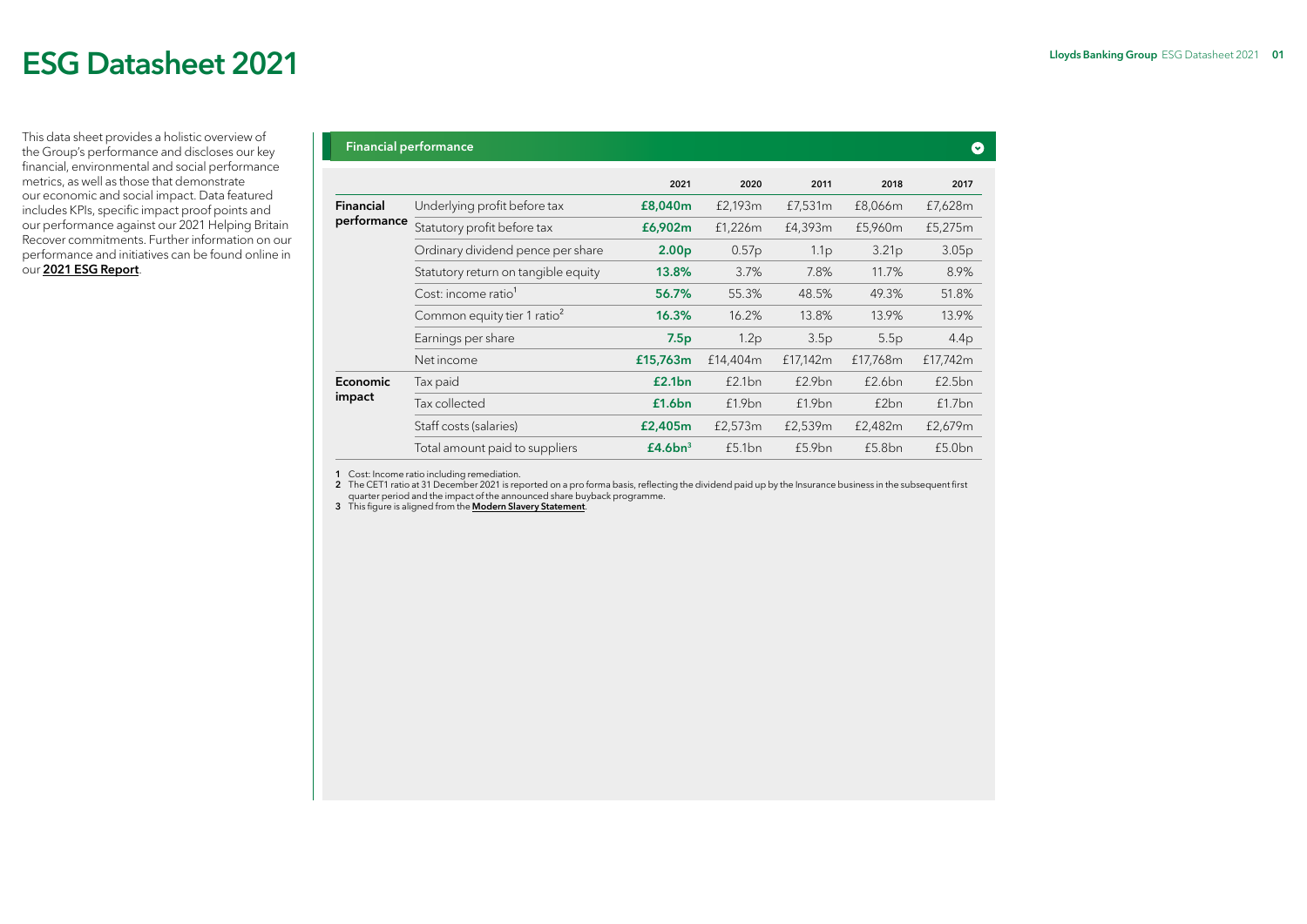## Environmental

|           |                                                                                | 2021      | 20201     | 20191      | 20181   | 20171     |
|-----------|--------------------------------------------------------------------------------|-----------|-----------|------------|---------|-----------|
| Carbon    | Total emissions ( $tCO2e$ - market-based)*                                     | 66,710    | 71,277    | 101,706    | 116,155 | 303,803   |
| emissions | Total emissions (tCO <sub>2</sub> e - location-<br>based)*                     | 137,458   | 157,635   | 208,066    | 243,076 | 287,663   |
|           | Total CO <sub>2</sub> e (tCO <sub>2</sub> e - market-based<br>expanded scope)* | 118,057   | 119,878   | 180,002    | 197,678 | <b>NR</b> |
|           | Total $CO2e$ (tCO <sub>2</sub> e - location-based<br>expanded scope)*          | 188,806   | 206,236   | 286,363    | 324,599 | <b>NR</b> |
|           | Scope 1 and 2 emissions ( $tCO2e -$<br>market-based)*                          | 37,653    | 39,029    | 48,556     | 51,497  | 230,820   |
|           | Scope 1 and 2 emissions ( $tCO2e -$<br>location-based)*                        | 108,401   | 125,387   | 154,917    | 178,418 | 214,679   |
|           | UK Scope 1 and 2 emissions (tCO <sub>2</sub> e<br>- market-based)              | 37,336    | 38,728    | 47,872     | 49,260  | 228,190   |
|           | UK Scope 1 and 2 emissions ( $tCO2e$<br>- location-based)                      | 108,084   | 124,708   | 152,546    | 176,716 | 212,535   |
|           | Total Scope 1 emissions ( $tCO2e$ )*                                           | 37,653    | 39,029    | 48,171.249 | 49,552  | 52,192    |
|           | Scope 1- direct CO <sub>2</sub> emissions (tCO <sub>2</sub> e)*                | 26,666    | 28,432    | 35,082     | 36,450  | 37,338    |
|           | Scope 1 - direct methane emissions in<br>$tCO2$ equivalent                     | 36        | 35        | 39         | 43      | 43        |
|           | Scope 1 - direct N2O emissions in tCO <sub>2</sub><br>equivalent               | 30        | 58        | 137        | 163     | 213       |
|           | Scope 1 - direct HFC emissions in tCO <sub>2</sub><br>equivalent               | 10,921    | 10,506    | 12,913     | 12,897  | 14,597    |
|           | Total Scope 2 emissions ( $tCO2e$ - market-<br>based)*                         | <b>NR</b> | <b>NR</b> | 385        | 1,945   | 178,628   |
|           | Total scope 2 emissions (tCO <sub>2</sub> e -<br>location-based)*              | 70,748    | 86,358    | 106,745    | 128,866 | 162,487   |
|           | Percentage reduction of Scope 1 and 2<br>emissions (market-based)              | 3.5%      | 19.6%     | 5.7%       | 77.7%   | 9.6%      |

NR Not reported (NR) for previous years.

|                     |                                                                                                    | 2021   | 20201   | 20191     | 20181     | 2017 <sup>1</sup> |
|---------------------|----------------------------------------------------------------------------------------------------|--------|---------|-----------|-----------|-------------------|
| Carbon<br>emissions | Percentage reduction of Scope 1 and 2<br>emissions (location-based)                                | 13.5%  | 19.1%   | 13.2%     | 16.9%     | 15.9%             |
|                     | Total Scope 3 emissions ( $tCO2e$ )*                                                               | 29,057 | 32,248  | 53,150    | 64,658    | 72,984            |
|                     | Total Scope 3 emissions (tCO <sub>2</sub> e<br>expanded scope)*                                    | 80,404 | 80,849  | 131,446   | 146,181   | NR.               |
|                     | Working from home emissions <sup>2</sup> ( $tCO2e$ ) 31,385.2                                      |        | 4,008.2 | <b>NR</b> | <b>NR</b> | NR.               |
|                     | GHG emissions ( $tCO2e$ ) per £m<br>of underlying income (location-based)                          | 8.5    | 10.3    | 11.5      | 13.0      | 15.5              |
|                     | GHG emissions ( $tCO2e$ ) per £m of<br>underlying income (market-based)                            | 4.1    | 4.7     | 5.6       | 6.2       | 16.4              |
|                     | GHG emissions ( $tCO2e$ ) per £m of<br>underlying income (location-based<br>expanded scope)        | 11.6   | 13.5    | 15.8      | 17.3      | <b>NR</b>         |
|                     | GHG emissions (tCO <sub>2</sub> e) per £m of<br>underlying income (market-based<br>expanded scope) | 7.3    | 7.8     | 9.9       | 10.6      | NR.               |
|                     | Business travel emissions (tCO <sub>2</sub> e)                                                     | 1,659  | 12,149  | 31,759    | 37,113    | 36,681            |
|                     | Business travel emissions (tCO <sub>2</sub> e -<br>expanded scope)                                 | 2,156  | 15,635  | 41,103    | 48,394    | <b>NR</b>         |
|                     | Percentage reduction of our travel<br>carbon emissions                                             | 86.3%  | 61.7%   | 14.4%     | $-1.2%$   | NR.               |
|                     | Percentage reduction of our travel<br>carbon emissions (expanded scope)                            | 86.2%  | 62.0%   | 15.1%     | <b>NR</b> | <b>NR</b>         |
|                     | Percentage reduction in our carbon<br>footprint (market-based expanded<br>scope)                   | 1.5%   | 33.4%   | 8.9%      | <b>NR</b> | <b>NR</b>         |
|                     | Year-on-year reduction in our carbon<br>footprint (location-based expanded<br>scope)               | 8.5%   | 28.0%   | 11.8%     | <b>NR</b> | <b>NR</b>         |
|                     | $tCO2e$ emissions per employee<br>(market-based expanded scope)                                    | 2.04   | 1.95    | 2.85      | 3.04      | <b>NR</b>         |
|                     | tCO <sub>2</sub> e emissions per employee<br>(location-based expanded scope)                       | 3.26   | 3.35    | 4.54      | 5.00      | <b>NR</b>         |

NR Not reported (NR) for previous years.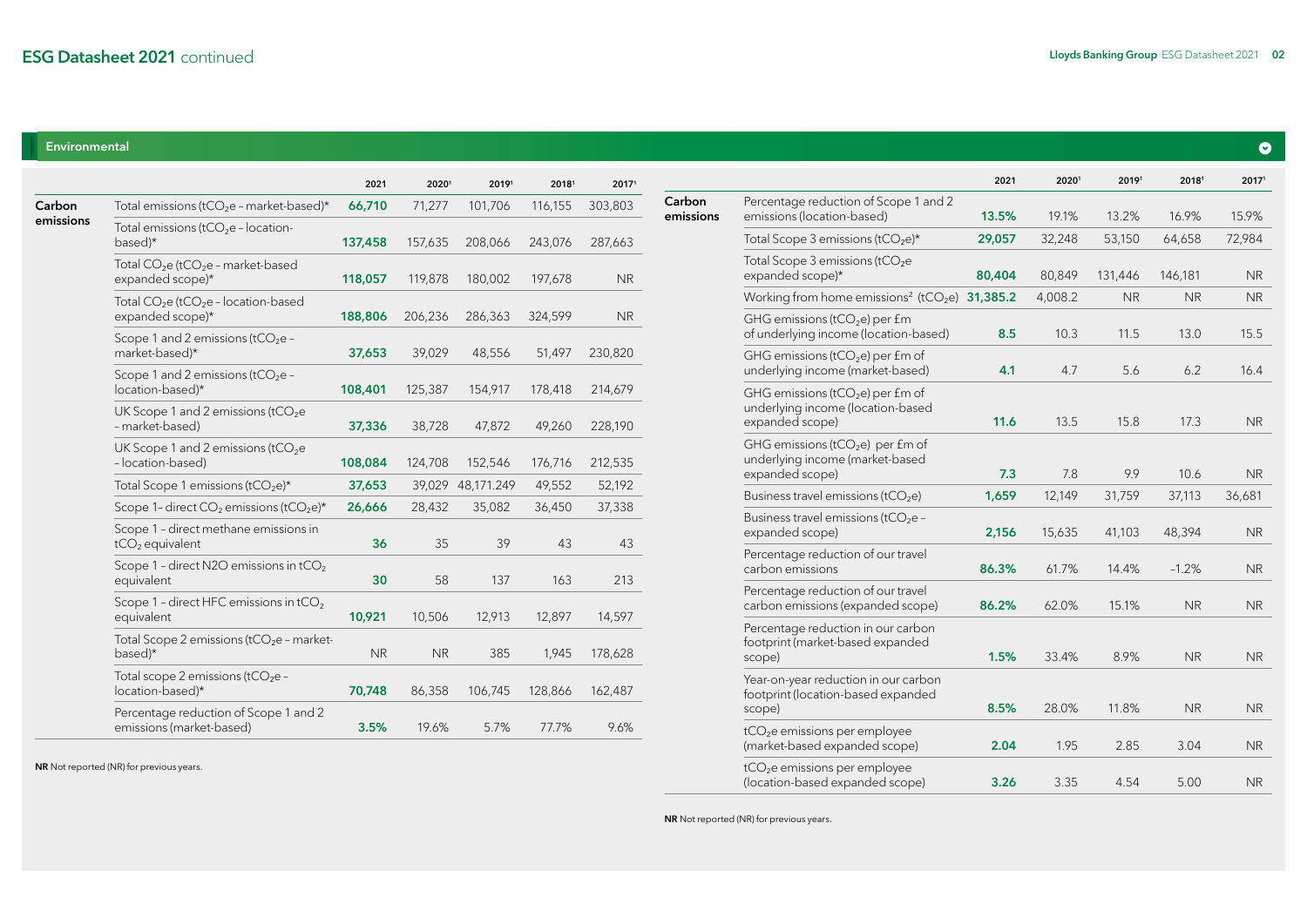#### Environmental continued

|        |                                                                                                                      | 2021     | 20201             | 20191             | 20181             | 20171          |
|--------|----------------------------------------------------------------------------------------------------------------------|----------|-------------------|-------------------|-------------------|----------------|
| Energy | Intensity ratio (tCO <sub>2</sub> e) per FTE location-<br>consumption based (as at 31st December) <sup>3</sup>       | 2.37     | 2.56 <sup>4</sup> | 3.30 <sup>4</sup> | 3.74 <sup>4</sup> | 4.24           |
|        | Intensity ratio ( $tCO2e$ ) per FTE market-<br>based (as at 31st December) <sup>3</sup>                              | 1.15     | 1.16 <sup>4</sup> | 1.61 <sup>4</sup> | 1.79 <sup>4</sup> | 4.47           |
|        | Intensity ratio (tCO <sub>2</sub> e) per FTE location-<br>based expanded scope (as at 31st<br>December) <sup>3</sup> | 3.3      | 3.3 <sup>4</sup>  | $4.5^{4}$         | 5.0 <sup>4</sup>  | <b>NR</b>      |
|        | Intensity ratio ( $tCO2e$ ) per FTE market-<br>based expanded scope (as at 31st<br>December) <sup>3</sup>            | 2.0      | 1.9 <sup>4</sup>  | 2.9 <sup>4</sup>  | 3.0 <sup>4</sup>  | <b>NR</b>      |
|        | Total energy consumption (GWh)*                                                                                      | 474.36   | 517.46            | 589.85            | 623.61            | 637.40         |
|        | UK total energy consumption (GWh)                                                                                    | 469.43   | 512.21            | 583.66            | 617.33            | 630.78         |
|        | Direct energy consumption by source -<br>gas (GWh)                                                                   | 137.12   | 131.69            | 142.21            | 145.07            | 139.25         |
|        | Direct energy consumption by source -<br>oil (GWh)                                                                   | 3.40     | 2.34              | 5.06              | 3.45              | 4.93           |
|        | Indirect energy consumption by source<br>- electricity (GWh)                                                         | 328.07   | 363.12            | 403.02            | 429.22            | 442.27         |
|        | Total building energy (GWh)                                                                                          | 468.59   | 497.14            | 550.29            | 577.75            | 586.46         |
|        | Company vehicle energy (GWh)                                                                                         | 2.80     | 14.44             | 29.99             | 34.89             | 40.82          |
|        | Grey fleet energy (GWh)                                                                                              | 2.97     | 5.88              | 9.58              | 10.97             | 10.12          |
|        | Total fleet energy (GWh)                                                                                             | 5.77     | 20.32             | 39.56             | 45.86             | 50.94          |
|        | Year-on-year reduction in total energy                                                                               | 8.33%    | 12.27%            | 5.41%             | 2.16%             | 6.33%          |
|        | Renewable energy used (MWh)                                                                                          | 328,068  | 363,122           | 401,846           | 424,527           | <b>NR</b>      |
|        | Self-generated renewable electricity<br>(MWh)                                                                        | $\bf{0}$ | $\mathbf 0$       | $\overline{0}$    | $\mathbf 0$       | <b>NR</b>      |
|        | Electricity saving as result of our<br>LED lighting programme updates on our<br>estates (KWh)                        | 1,280    | <b>NR</b>         | <b>NR</b>         | <b>NR</b>         | N <sub>R</sub> |
| Water  | Water consumption $(m^3)^*$                                                                                          | 748,548  | 846,293           | 971,677           | 1,007,999         | 1,025,181      |
|        | Year-on-year reduction of water<br>consumption                                                                       | 12%      | 13%               | 4%                | 2%                | 9%             |
|        |                                                                                                                      |          |                   |                   |                   |                |

|       |                                                           | 2021  | 20201 | 20191  | 20181  | 20171  |
|-------|-----------------------------------------------------------|-------|-------|--------|--------|--------|
| Waste | Operational waste (tonnes)*                               | 6,202 | 8,485 | 13,533 | 14.961 | 15,631 |
|       | Combined total waste (landfill<br>and recycling) (tonnes) | 5,817 | 7.934 | 12.609 | 14,036 | 14,685 |
|       | Percentage of operational<br>waste diverted from landfill | 96%   | 95%   | 74%    | 78%    | 78%    |
|       | Percentage reduction of our operational<br>waste          | 27%   | 37%   | 10%    | 4%     | 20%    |
| Paper | Percentage of paper from sustainable<br>sources           | 100%  | 100%  | 100%   | 100%   | 100%   |
|       |                                                           |       |       |        |        |        |

The current measure and reporting criteria for Scope 1, 2 and 3 emissions is provided in the Lloyds Banking Group Reporting Criteria document available online at https://www.lloydsbankinggroup.com/our-group/responsible-business/reporting-centre/.

Scope 1 emissions include mobile and stationary combustion of fuel and operation of facilities.

Scope 2 emissions figures have been calculated, using the location-based and the market-based methodology, in line with the GHG Protocol's dual reporting guidance.

- 1 2020/2019, 2019/2018, 2017/2018, 2017/2016 emissions restatement of energy data to reflect actual data instead of estimates in line with
- disclosures in 2021 Annual Reporting suite. 2 Working from home emissions are calculated for 2020 and 2021 reporting year only. Emissions increase due to the working from home activity continuing over the UK winter months.
- 3 2021 figure is based on Total FTE as of 57,955. This has been used to calculate equivalent location-based intensity per FTE.
- 4 Intensity figures have been restated for 2020, 2019 and 2018 to reflect changes to emissions data only, replacing estimated data with actuals; underlying income figures for those years have not changed.
- \* 2021 Indicator is subject to Limited ISAE3000 (revised) assurance by Deloitte LLP for the 2021 Annual ESG Reporting. Deloitte's 2021 assurance statement and the 2021 Reporting Criteria are available online at www.lloydsbankinggroup.com/our-group/responsible-business.

NR Not reported (NR) for previous years.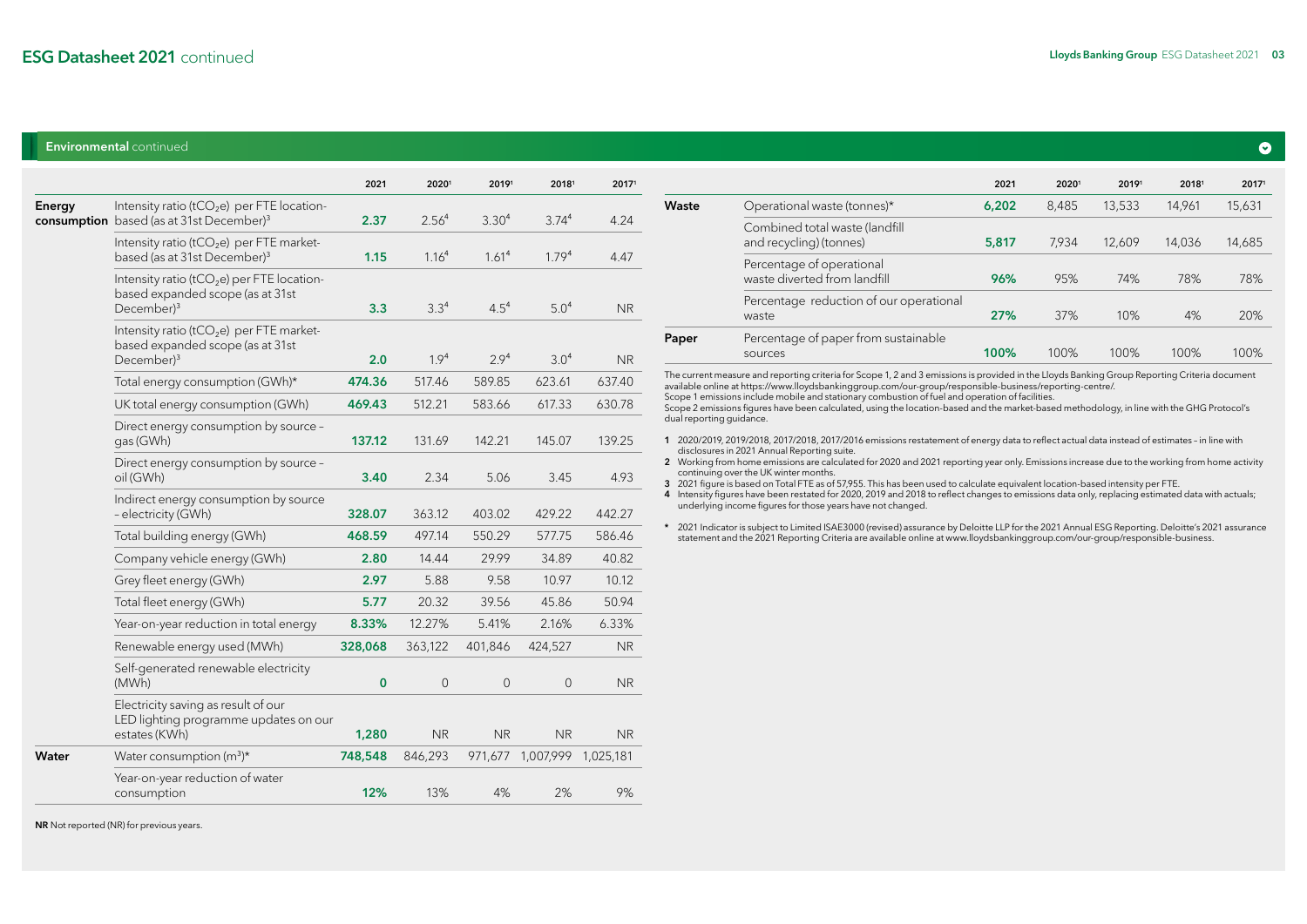### Customer data

|                   |                                                                                                                                                                                               | 2021              | 2020              | 2019               | 2018                       | 2017      |
|-------------------|-----------------------------------------------------------------------------------------------------------------------------------------------------------------------------------------------|-------------------|-------------------|--------------------|----------------------------|-----------|
| Digital<br>active |                                                                                                                                                                                               |                   |                   |                    |                            |           |
| customers         | Number of digitally active customers                                                                                                                                                          | 18.3 <sub>m</sub> | 17.4m             | 16.4m              | 15.7m                      | 13.4m     |
| <b>Customer</b>   | Total new mortgage lending <sup>1</sup>                                                                                                                                                       | £56.928m          | £47.434m          | £46,712m           | £43,717m                   | £42,190m  |
| lending           | Total new mortgage lending<br>(residential only)                                                                                                                                              |                   | £50,254m £40,218m |                    | £41,679m £38,124m £36,441m |           |
|                   | Amount lent to first time buyers                                                                                                                                                              | £16.3bn           | £13.6bn           | f13.8bn            | f12.4bn                    | £13bn     |
|                   | New funding support provided for<br>the social housing sector                                                                                                                                 | £3.4bn            | £2,5bn            | £2.3bn             | f4.1bn                     | <b>NR</b> |
|                   | ESG-related funding support to the<br>social housing sector                                                                                                                                   | £2.4bn            | <b>NR</b>         | <b>NR</b>          | <b>NR</b>                  | <b>NR</b> |
|                   | Growth in assets <sup>2</sup> that we hold on<br>behalf of customers in retirement and<br>investment products                                                                                 | £20.3bn           | <b>f8.5bn</b>     | f297 <sub>bn</sub> | f7.4bn                     | <b>NR</b> |
|                   | Number of manufacturing<br>apprentices, graduates and<br>engineers trained as a result of our<br>f1m annual investment in the Lloyds<br>Bank Advanced Manufacturing<br><b>Training Centre</b> | 798               | 296               | 561                | 354                        | <b>NR</b> |
|                   | Lending through government-<br>backed schemes                                                                                                                                                 | c.13bn            | <b>NR</b>         | <b>NR</b>          | <b>NR</b>                  | <b>NR</b> |

| NR Not reported (NR) for previous years. |  |
|------------------------------------------|--|
|------------------------------------------|--|

|                     |                                                                                                                                                 | 2021      | 2020       | 2019              | 2018       | 2017              |
|---------------------|-------------------------------------------------------------------------------------------------------------------------------------------------|-----------|------------|-------------------|------------|-------------------|
| Customer<br>support | Number of start-ups and small<br>businesses supported                                                                                           | 93,048    | 32,344     | 109,108           | 124,182    | 124,000           |
| and help            | Number of homes our Housing<br>Growth Partnership <sup>4</sup> has committed<br>to build with SME builders                                      | 1.363     | 264        | 799               | 837        | <b>NR</b>         |
|                     | Share of social bank accounts we<br>support                                                                                                     | 26.6%     | 28.8%      | 31.3%             | 33%        | <b>NR</b>         |
|                     | Number of colleagues trained to<br>support customers to build their<br>financial resilience                                                     | >6,500    | <b>NR</b>  | <b>NR</b>         | <b>NR</b>  | <b>NR</b>         |
|                     | Number of business specialists in<br>communities across Britain which<br>have helped to develop appropriate<br>recovery plans for our customers | >1,100    | <b>NR</b>  | <b>NR</b>         | <b>NR</b>  | <b>NR</b>         |
|                     | Amount of additional funds made<br>available to clients who have used the<br>Mental Health and Money advice<br>service                          | £6.2m     | <b>NR</b>  | <b>NR</b>         | <b>NR</b>  | <b>NR</b>         |
| Customer            | FCA reportable complaints (per<br>complaints 1,000 accounts) - H1 <sup>6</sup>                                                                  | 2.8       | 2.6        | 2.9               | 3.9        | 4.1               |
|                     | FCA reportable complaints (per<br>$1,000$ accounts) - $H26$                                                                                     | <b>NR</b> | 2.9        | 3                 | 3.4        | 4.2               |
|                     | Customer Satisfaction - Net Promoter<br>Score                                                                                                   | 69.37     | $68.8^{8}$ | 66.0 <sup>8</sup> | $63.4^{8}$ | 64.8 <sup>7</sup> |
| Economic<br>crime   | Number of accounts suspected of<br>mule activity blocked                                                                                        | 38,348    | <b>NR</b>  | <b>NR</b>         | <b>NR</b>  | <b>NR</b>         |
|                     | Millions frozen in victims funds                                                                                                                | £21.2m    | <b>NR</b>  | <b>NR</b>         | <b>NR</b>  | <b>NR</b>         |

NR Not reported (NR) for previous years.

1 Figure includes buy to let as well as residential lending. 2 Growth in assets under administration on our front books.

3 We have supported over 93,000 start-ups and small businesses, by providing our customers with online support, business advice and business banking accounts, exceeding our initial commitment of 75,000 by the end of 2021.

4 The Housing Growth Partnership is a socio economic equity investment fund launched by Lloyds Banking Group and the Homes and Communities Agency.

5 At October 2021.

6 Overall FCA complaints exclude Insurance & Pure Protection. The FCA changed the approach to complaint reporting in June 2016 and historic data is presented since this date. H2 2021 data not available at time of issue.

7 Our channel net promoter score measures the customer perception of day-to-day services across our channels. In 2021, our focus on service is reflected in a new record high as we continued to support customers through the pandemic.

8 Restated to reflect changes in measurement approach.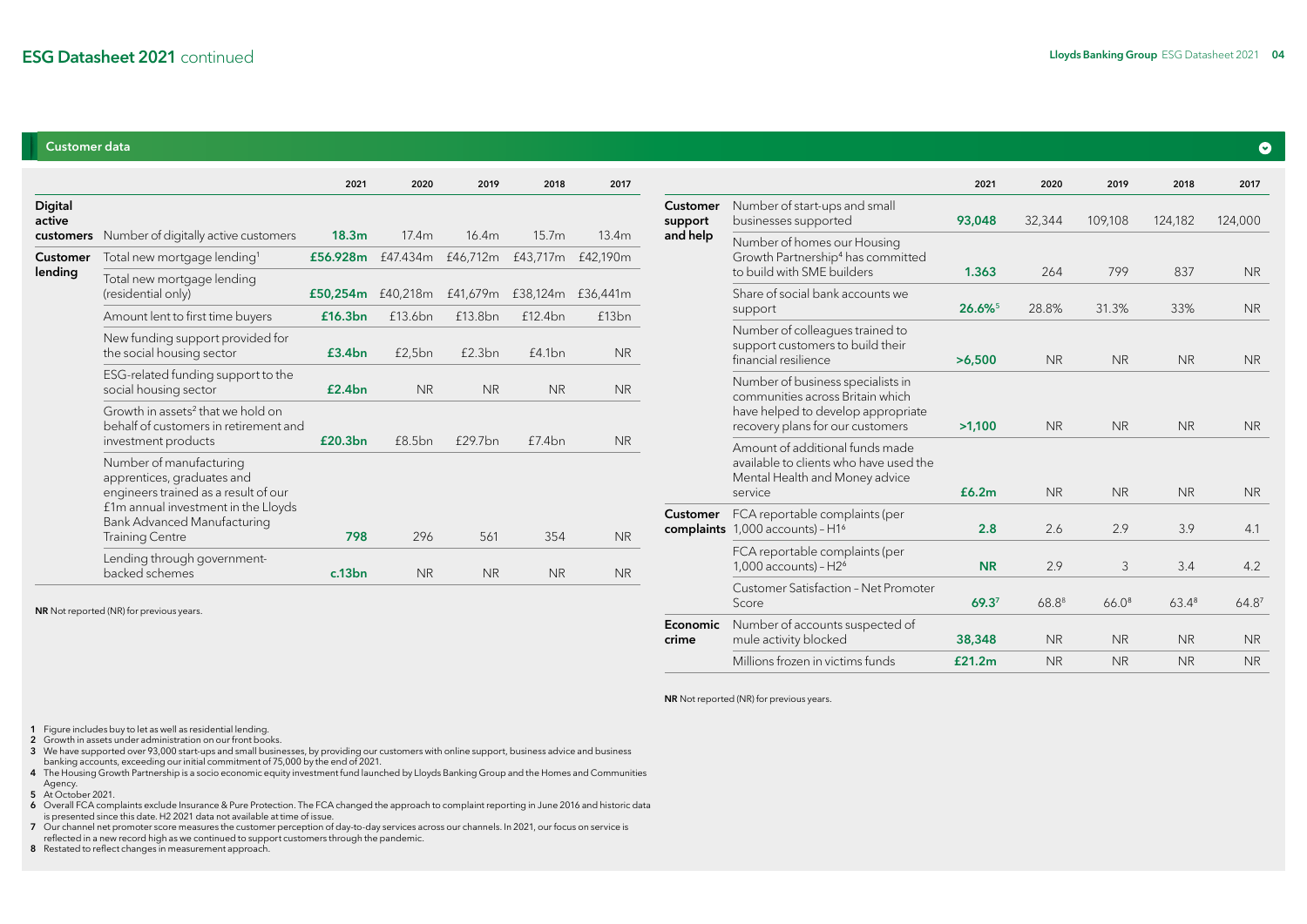## Social

|            |                                                                                                                   | 2021    | 2020      | 2019      | 2018      | 2017      |           |                                                                                                            | 2021                            | 2020                    | 2019                                             | 2018                                             | 2017                                             |           |           |           |
|------------|-------------------------------------------------------------------------------------------------------------------|---------|-----------|-----------|-----------|-----------|-----------|------------------------------------------------------------------------------------------------------------|---------------------------------|-------------------------|--------------------------------------------------|--------------------------------------------------|--------------------------------------------------|-----------|-----------|-----------|
| Community  | Total community investment <sup>1,*</sup>                                                                         | £46m    | £51m      | £51m      | £56m      | £58m      | Employee  | Employees (on a full-time                                                                                  | 57,955                          | 61,577                  | 63,069                                           | 64,928                                           | <b>NR</b>                                        |           |           |           |
| investment | Cash donations <sup>1,*</sup>                                                                                     | £35.6m  | £39m      | £34m      | £40m      | £38m      | breakdown | equivalent basis <sup>5</sup> ) at<br>31 December                                                          |                                 |                         |                                                  |                                                  |                                                  |           |           |           |
|            | Employee time <sup>1,*</sup>                                                                                      | £2.1m   | £2.7m     | £5.3m     | £4.4m     | £4.8m     |           | Employees in UK5                                                                                           | 57,170                          | 60,803                  | 62,327                                           | 64,222                                           | <b>NR</b>                                        |           |           |           |
|            | Management costs <sup>1,*</sup>                                                                                   | £3.6m   | £4.0m     | £3.7m     | £5.3m     | £7.1m     |           | Employees outside of the UK                                                                                | 785                             | 774                     | 742                                              | 706                                              | <b>NR</b>                                        |           |           |           |
|            | In-kind giving <sup>1,*</sup>                                                                                     | £22,155 | £63,700   | £65,245   | £74,751   | £147,065  |           | Percentage of full-time                                                                                    | 75%                             | 75%                     | <b>NR</b>                                        | <b>NR</b>                                        | <b>NR</b>                                        |           |           |           |
|            | Leverage <sup>1, <math>\star</math></sup>                                                                         | £4.7m   | £5.7m     | £7.3m     | £6.4m     | £7.6m     |           | employees                                                                                                  |                                 |                         |                                                  |                                                  |                                                  |           |           |           |
|            | Total amount donated to the<br>Lloyds Bank, Halifax, and Bank of<br>Scotland Foundations                          | £25.5m  | £25.5m    | £25.9m    | £25.2m    | £20.7m    |           | Percentage of part-time<br>employees                                                                       | 25%                             | 25%                     | <b>NR</b>                                        | <b>NR</b>                                        | <b>NR</b>                                        |           |           |           |
|            | Number of charities we support<br>as a result of our £100m<br>commitment to the Group's<br>independent charitable | 1.8682  | 2,787     | 2,929     | 3,113     | <b>NR</b> |           | Percentage of colleagues split<br>by level (junior, middle and<br>senior) <sup>6</sup><br>Junior<br>Middle | 54%<br>35%                      | 56%<br>34%              | <b>NR</b><br><b>NR</b>                           | <b>NR</b><br><b>NR</b>                           | <b>NR</b><br><b>NR</b>                           |           |           |           |
|            | Foundations                                                                                                       |         |           | Senior    | 11%       | 10%       | <b>NR</b> | <b>NR</b>                                                                                                  | <b>NR</b>                       |                         |                                                  |                                                  |                                                  |           |           |           |
|            | Funds raised for Charity of the<br>Year (including Matched Giving <sup>3</sup> )                                  | £1.2m   | £2.3m     | £2.3m     | £3.8m     | £4.8m     |           | Percentage of colleagues split<br>by age                                                                   |                                 |                         |                                                  |                                                  |                                                  |           |           |           |
|            | Percentage of colleagues<br>engaged in volunteering<br>activities <sup>4</sup>                                    | 8%      | <b>NR</b> | <b>NR</b> | <b>NR</b> | <b>NR</b> |           | <20<br>$>=20$ & $<30$<br>$>=30$ & $<40$<br>$>=$ 40 & $<$ 50                                                | 0.4%<br>15.7%<br>29.5%<br>26.9% | 1%<br>18%<br>29%<br>26% | <b>NR</b><br><b>NR</b><br><b>NR</b><br><b>NR</b> | <b>NR</b><br><b>NR</b><br><b>NR</b><br><b>NR</b> | <b>NR</b><br><b>NR</b><br><b>NR</b><br><b>NR</b> |           |           |           |
|            | Colleague volunteers                                                                                              | 6,259   | 10,986    | 30,993    | 35,575    | 36,700    |           | $>=50$ & $<60$                                                                                             | 23%                             | 22%                     | <b>NR</b>                                        | <b>NR</b>                                        | <b>NR</b>                                        |           |           |           |
|            | Number of social entrepreneurs                                                                                    | 241     | 239       | 246       | 236       | <b>NR</b> |           | $>60$                                                                                                      | 4.5%                            | 4%                      | <b>NR</b>                                        | <b>NR</b>                                        | <b>NR</b>                                        |           |           |           |
|            | supported through the Lloyds                                                                                      |         |           |           |           |           |           | Average years of service/tenure                                                                            | 15                              | <b>NR</b>               | <b>NR</b>                                        | <b>NR</b>                                        | <b>NR</b>                                        |           |           |           |
|            | Bank and Bank of Scotland<br>Social Entrepreneurs<br>programmes                                                   |         |           |           |           |           |           |                                                                                                            |                                 |                         | Employee turnover rate (per<br>headcount)        | 11%                                              | 6.45%                                            | <b>NR</b> | <b>NR</b> | <b>NR</b> |
|            | Number of internal<br>apprenticeship positions                                                                    | 757     | 902       | 1,103     | 1,490     | <b>NR</b> |           | Voluntary employee turnover<br>(per headcount)                                                             | 7%                              | N <sub>R</sub>          | <b>NR</b>                                        | <b>NR</b>                                        | <b>NR</b>                                        |           |           |           |
|            | created within the Group that<br>result in permanent employment                                                   |         |           |           |           |           |           | Percentage of vacancies<br>covered internally <sup>7</sup>                                                 | 66.2%                           | <b>NR</b>               | <b>NR</b>                                        | <b>NR</b>                                        | <b>NR</b>                                        |           |           |           |

NR Not reported (NR) for previous years. Note that the set of the set of the set of the set of the set of the set of the set of the set of the set of the set of the set of the set of the set of the set of the set of the se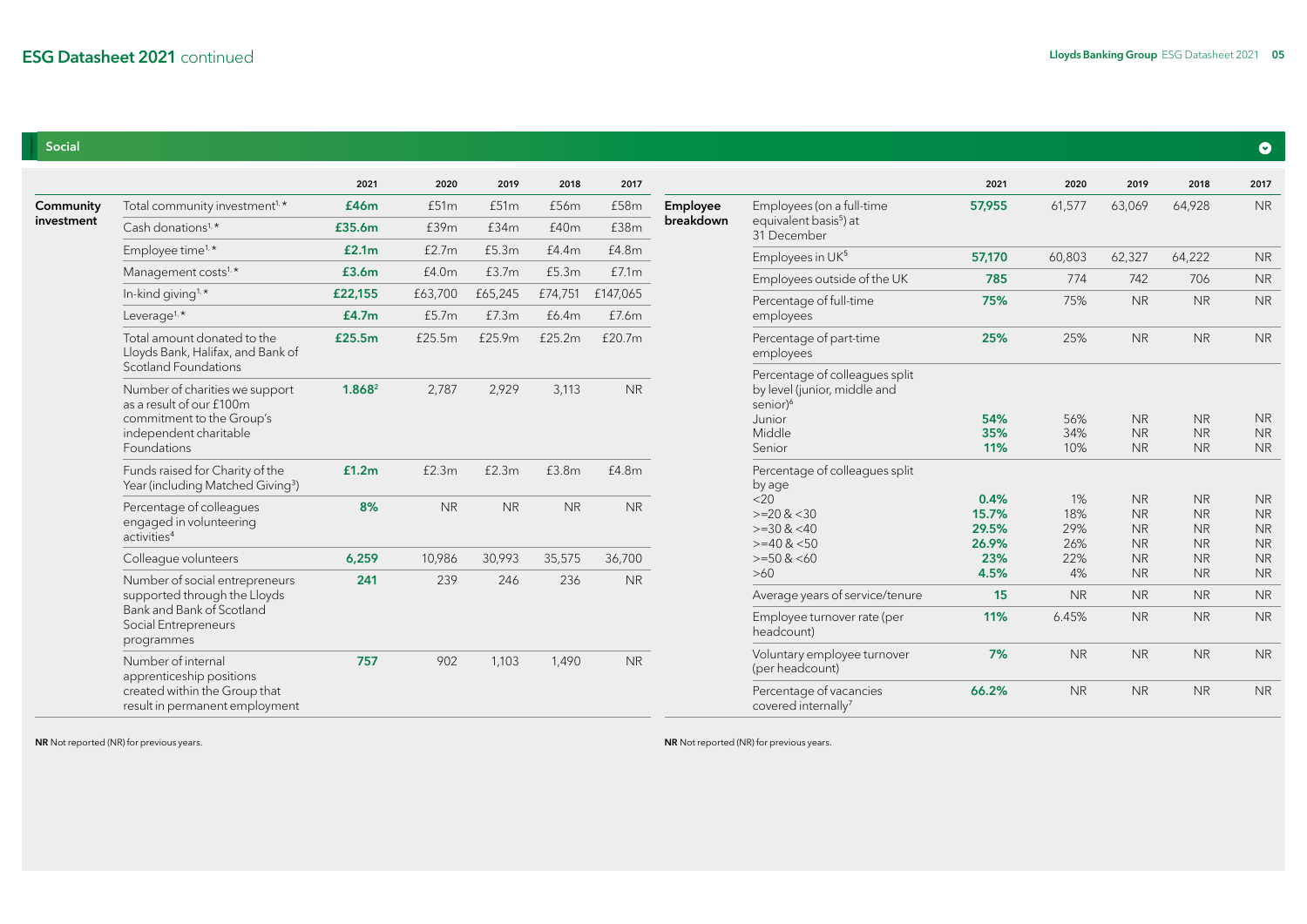## Social continued

|                        |                                                                                              | 2021                | 2020      | 2019      | 2018      | 2017      |                        |                                                                                      | 2021                | 2020                   | 2019                   | 2018                   | 2017                   |
|------------------------|----------------------------------------------------------------------------------------------|---------------------|-----------|-----------|-----------|-----------|------------------------|--------------------------------------------------------------------------------------|---------------------|------------------------|------------------------|------------------------|------------------------|
| Employee               | Percentage of total employees                                                                | 57.8%               | 57.9%     | 58.2%     | 58.2%     | 57.9%     | Employee               | Mean Gender Pay Gap <sup>11</sup>                                                    | 29.9%12             | 30.5%                  | 30.9%                  | 31.5%                  | 32.8%                  |
| diversity <sup>8</sup> | who are female                                                                               |                     |           |           |           |           | diversity <sup>8</sup> | Median Gender Pay Gap <sup>13</sup>                                                  | 34.2% <sup>12</sup> | 33.6%                  | 33.5%                  | 32.8%                  | 32.8%                  |
|                        | Female managers                                                                              | 46.1%               | 45.9%     | 46.2%     | 46.1%     | 46.0%     |                        | Mean Gender Bonus Gap <sup>14</sup>                                                  | $n/a^{12,15}$       | 62.5%                  | 64.2%                  | 66.4%                  | 65.2%                  |
|                        | Female senior managers*                                                                      | 37.7%               | 37%       | 36.8%     | 35.3%     | 34.0%     |                        | Median Gender Bonus Gap <sup>13</sup>                                                | $n/a^{12,15}$       | 69.5%                  | 41.8%                  | 60.8%                  | 53.1%                  |
|                        | Percentage of female Board<br>members                                                        | 40.0%               | 33.3%     | 30.8%     | 30%       | 25%       |                        | Number of employees in<br>different ethnicity groupings                              |                     |                        |                        |                        |                        |
|                        | Percentage of female GEC <sup>9</sup> &<br>GEC direct reports                                | 33.3%               | 32.3%     | 31.1%     | <b>NR</b> | <b>NR</b> |                        | Black<br>Asian                                                                       | 1,082<br>4,874      | <b>NR</b><br><b>NR</b> | <b>NR</b><br><b>NR</b> | <b>NR</b><br><b>NR</b> | <b>NR</b><br><b>NR</b> |
|                        | Percentage of female recruits in<br>the Group's graduate                                     | 39%                 | 29%       | 41%       | 48%       | 47%       |                        | Other Minority Ethic<br>White                                                        | 1,262<br>45,420     | <b>NR</b><br><b>NR</b> | <b>NR</b><br><b>NR</b> | <b>NR</b><br><b>NR</b> | <b>NR</b><br><b>NR</b> |
|                        | programme <sup>10</sup>                                                                      |                     |           |           |           |           | Employee<br>engagement | EEI-Employee Engagement<br>Index                                                     | 72%                 | 81%                    | 74%                    | 73%                    | 76%                    |
|                        | Percentage of female recruits in<br>in the Group's apprenticeship<br>programme <sup>10</sup> | 57%                 | 53%       | 52%       | 58%       | 54%       |                        | PEI - Performance Excellence<br>Index                                                | 79%                 | 82%                    | 79%                    | 80%                    | 83%                    |
|                        | Percentage of colleagues who                                                                 | 11.3%               | 10.6%     | 10.2%     | 9.5%      | 8.3%      |                        | Confidence and trust index                                                           | 75%                 | <b>NR</b>              | <b>NR</b>              | <b>NR</b>              | <b>NR</b>              |
|                        | identify as Black, Asian and<br>Minority Ethnic*                                             |                     |           |           |           |           | Employee<br>benefits   | Percentage of colleagues who<br>earn are above the Living Wage                       | 100%16              | <b>NR</b>              | <b>NR</b>              | <b>NR</b>              | <b>NR</b>              |
|                        | Percentage of senior managers<br>who identify as Black, Asian and<br>Minority Ethnic*        | 8.8%                | 7.7%      | 6.7%      | 6.4%      | 5.6%      |                        | Number of colleagues who used<br>family and dependant leave<br>permits <sup>17</sup> | 4,819               | 7,210                  | <b>NR</b>              | <b>NR</b>              | <b>NR</b>              |
|                        | Percentage of colleagues who<br>disclose they have a disability                              | 3.7%                | 3.2%      | 2.8%      | 1.7%      | 2.6%      |                        | Percentage of employees<br>participating in-house pension                            | 97.46%18            | <b>NR</b>              | <b>NR</b>              | <b>NR</b>              | <b>NR</b>              |
|                        | Percentage of colleagues who                                                                 | 2.5%                | 2.3%      | 2.2%      | 2.0%      | 1.7%      |                        | scheme                                                                               |                     |                        |                        |                        |                        |
|                        | disclose they are lesbian, gay,<br>transgender or bisexual                                   |                     |           |           |           |           |                        | Absentee rate                                                                        | 3%                  | <b>NR</b>              | <b>NR</b>              | <b>NR</b>              | <b>NR</b>              |
|                        | Mean Ethnicity Pay Gap <sup>11</sup>                                                         | 5.3%12              | 6.8%      | <b>NR</b> | <b>NR</b> | <b>NR</b> |                        | Number of colleagues trained as<br>Mental Health Advocates                           | 2,834               | <b>NR</b>              | <b>NR</b>              | <b>NR</b>              | <b>NR</b>              |
|                        | Median Ethnicity Pay Gap <sup>13</sup>                                                       | 13.1% <sup>12</sup> | 14.8%     | <b>NR</b> | <b>NR</b> | <b>NR</b> |                        |                                                                                      |                     |                        |                        |                        |                        |
|                        | Mean Ethnicity Bonus Gap <sup>14</sup>                                                       | $n/a^{12,15}$       | 26.3%     | <b>NR</b> | <b>NR</b> | <b>NR</b> |                        | NR Not reported (NR) for previous years.                                             |                     |                        |                        |                        |                        |
|                        | Median Ethnicity Bonus Gap <sup>13</sup>                                                     | $n/a^{12,15}$       | 32.5%     | <b>NR</b> | <b>NR</b> | <b>NR</b> |                        |                                                                                      |                     |                        |                        |                        |                        |
|                        | Number of colleagues who have                                                                | 11,166              | <b>NR</b> | <b>NR</b> | <b>NR</b> | <b>NR</b> |                        |                                                                                      |                     |                        |                        |                        |                        |

NR Not reported (NR) for previous years.

programme

completed our Race Action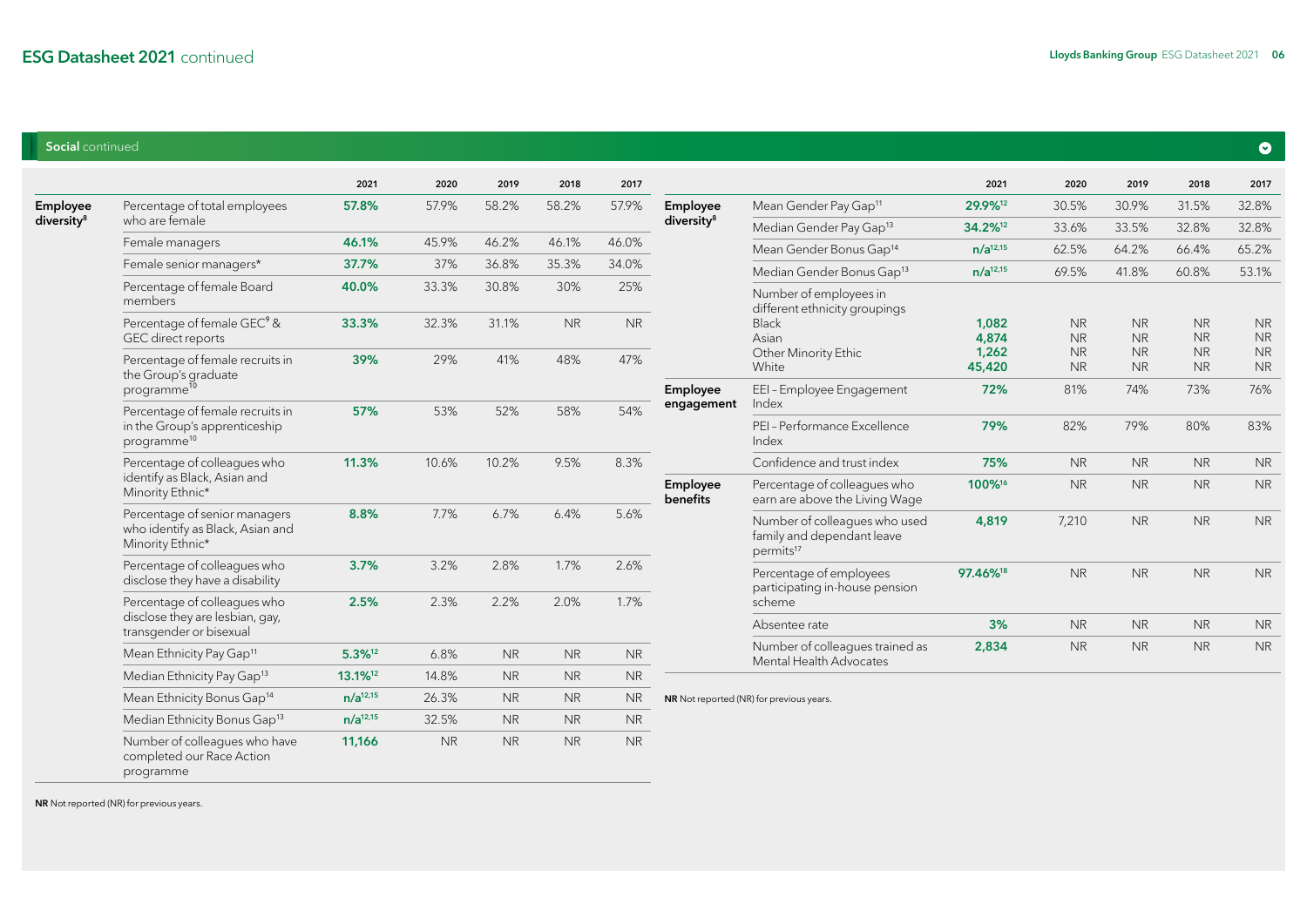## Social continued

|              |                                                                                                                   | 2021              | 2020           | 2019                   | 2018                       | 2017                 |                        |                                                                        | 2021                                                                      | 2020      | 2019      | 2018      | 2017      |
|--------------|-------------------------------------------------------------------------------------------------------------------|-------------------|----------------|------------------------|----------------------------|----------------------|------------------------|------------------------------------------------------------------------|---------------------------------------------------------------------------|-----------|-----------|-----------|-----------|
| Employee     | Average formal learning days                                                                                      | 4.1               | 3.7            | <b>NR</b>              | <b>NR</b>                  | <b>NR</b>            | Employee               | Total recorded accidents                                               | 676                                                                       | 792       | 1,274     | 1,485     | 1,785     |
| training and | development <sup>19</sup> Average formal days of non-                                                             | 1.9               | 1.5            | <b>NR</b>              | <b>NR</b>                  | <b>NR</b>            | health and<br>safety   | involving injury                                                       |                                                                           |           |           |           |           |
|              | mandatory training                                                                                                |                   |                |                        |                            |                      |                        | Slips, trips and falls                                                 | 239                                                                       | 334       | 408       | 443       | 544       |
|              | Total number of training hours                                                                                    | 2.05 <sub>m</sub> | 1.89m          | <b>NR</b>              | N <sub>R</sub>             | <b>NR</b>            |                        | RIDDOR (Reporting of Injuries,                                         | 45                                                                        | 22        | 39        | 37        | 50        |
|              | Average formal days of<br>mandatory training                                                                      | 2.2               | 2.1            | <b>NR</b>              | <b>NR</b>                  | <b>NR</b>            |                        | Diseases and Dangerous<br>Occurrences Regulations)                     |                                                                           |           |           |           |           |
|              | Number of hours used for<br>Professional Qualification<br>development                                             | 224,181           | 57,888         | <b>NR</b>              | <b>NR</b>                  | $\sf NR$             |                        | Number of risk assessments<br>completed by specialist H&S<br>suppliers | 1,250                                                                     | <b>NR</b> | <b>NR</b> | <b>NR</b> | <b>NR</b> |
|              | Percentage of colleagues who<br>have completed mandatory                                                          | 97%               | 95%            | 95%                    | 85%                        | 87%                  | Employee<br>complaints | Number of concerns reported by<br>colleagues                           | 348                                                                       | <b>NR</b> | <b>NR</b> | <b>NR</b> | <b>NR</b> |
|              | training on the Codes of Ethics<br>and Responsibility                                                             |                   |                |                        |                            |                      |                        | Number of investigations<br>opened                                     | 79                                                                        | <b>NR</b> | <b>NR</b> | <b>NR</b> | <b>NR</b> |
|              | Percentages of colleagues who                                                                                     | 97%               | 95%            | <b>NR</b>              | <b>NR</b>                  | <b>NR</b>            |                        | Number of investigations closed                                        | 129                                                                       | <b>NR</b> | <b>NR</b> | <b>NR</b> | <b>NR</b> |
|              | have completed mandatory<br>training                                                                              |                   |                |                        |                            |                      |                        |                                                                        | Number of investigations closed<br>which were substantiated <sup>20</sup> | 62        | <b>NR</b> | <b>NR</b> | <b>NR</b> |
|              | Number of internal<br>apprenticeship positions created<br>within the Group that result in<br>permanent employment | 757               | 902            | 1,103                  | 1,490                      | $\sf NR$             |                        | NR Not reported (NR) for previous years.                               |                                                                           |           |           |           |           |
|              | Average training hours split by<br>grade <sup>6</sup>                                                             |                   |                |                        |                            |                      |                        |                                                                        |                                                                           |           |           |           |           |
|              | Junior                                                                                                            | 28.84             | 29.78          | <b>NR</b>              | $\sf NR$                   | <b>NR</b>            |                        |                                                                        |                                                                           |           |           |           |           |
|              | Middle<br>Senior                                                                                                  | 24.25<br>27.96    | 18.41<br>18.60 | <b>NR</b><br><b>NR</b> | $\sf NR$<br>N <sub>R</sub> | $\sf NR$<br>$\sf NR$ |                        |                                                                        |                                                                           |           |           |           |           |
|              |                                                                                                                   |                   |                |                        |                            |                      |                        |                                                                        |                                                                           |           |           |           |           |
|              | Number of colleagues trained as<br>Behavioural experiment<br>champions                                            | 4,309             | <b>NR</b>      | <b>NR</b>              | $\sf NR$                   | $\sf NR$             |                        |                                                                        |                                                                           |           |           |           |           |
|              | Number of colleagues who have<br>completed our Sustainability<br>e-learning course                                | 23,000            | <b>NR</b>      | <b>NR</b>              | <b>NR</b>                  | <b>NR</b>            |                        |                                                                        |                                                                           |           |           |           |           |

NR Not reported (NR) for previous years.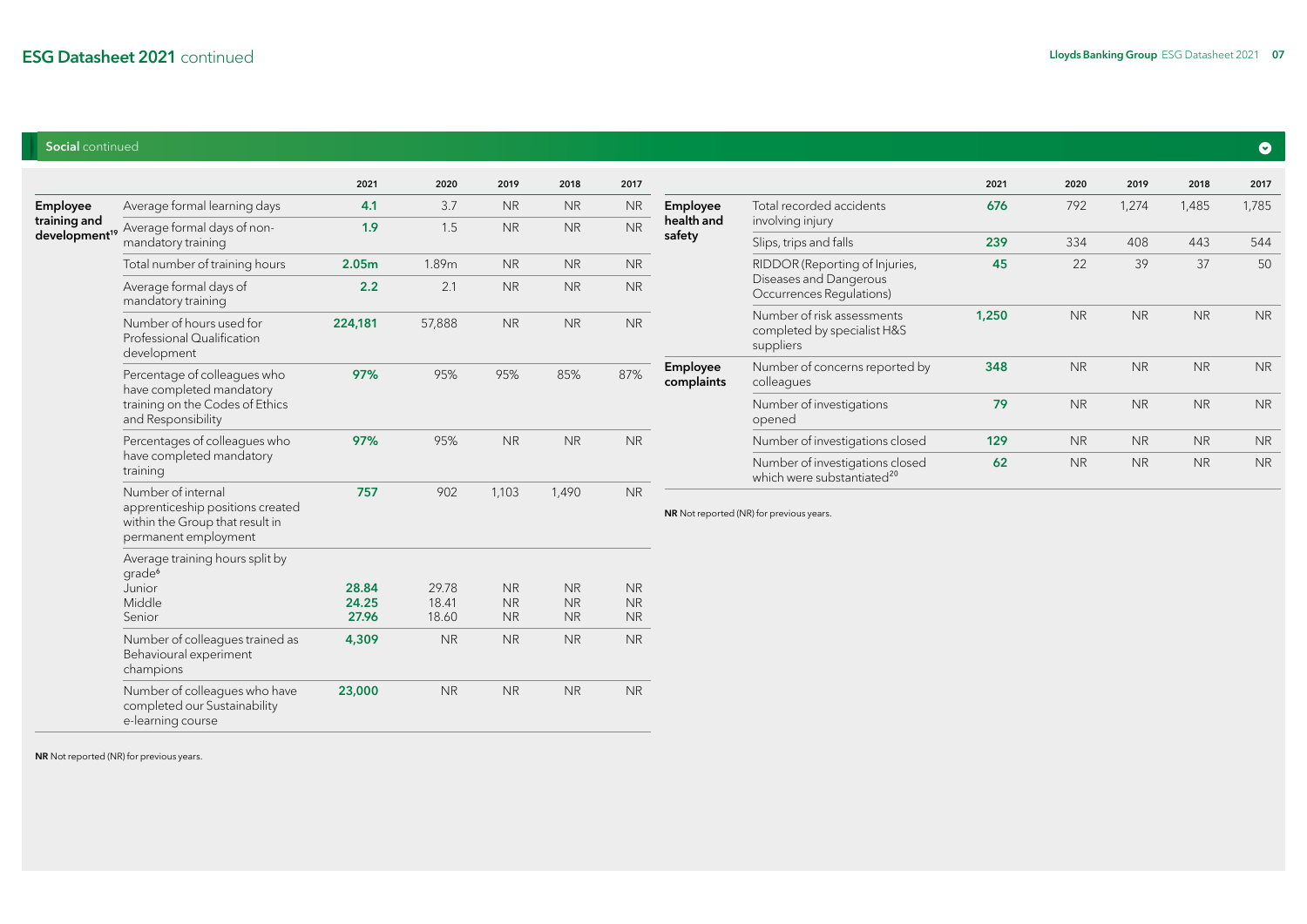### Social continued

- 1 Collated in line with London Benchmarking Group reporting guidelines.
- 2 The Matched Giving scheme allows LBG Group colleagues to claim up to £1,000 per calendar year for registered charities that meet the eligibility criteria.
- 3 Due to the continued impact of COVID on fundraising events and activities, this has resulted in a reduced number of charities supported through the colleague Matched Giving scheme.
- 4 Relates to UK based colleagues.
- 5 Employee numbers include PPI; the UK number includes Guernsey, IOM, Jersey and Gibraltar. Totals do not include agency resources. Totals include resource supporting PPI.
- 6 Junior grades are A to C (Assistant and Senior Assistant); Middle grades are D to E (Assistant Manager and Manager); and Senior grades are F+ (Senior Manager and above).
- 7 Based on the job requisition being advertised in 2021.
- 8 Reporting scope: Data is sourced from HR system (Workday) which contains details of all permanent colleagues. It includes international colleagues, those on parental/maternity leave, absent without leave (AWOL) and long-term sick. Excludes contractors, Group Non-Executive Directors, temps and agency staff. A permanent colleague is one who is paid via Lloyds Banking Group payroll and employed on a permanent or fixed-term contract (employed for a limited period). Senior Managers: Grades F+. Managers: Grades D–E. Apart from gender data, all other diversity information is based on colleagues' voluntary self-declaration. As a result this data is not 100 per cent representative; our systems do not record diversity data for the proportion of colleagues who have not declared this information. Diversity scope: Calculation is based on headcount, not FTE (full-time employee value) as at 31 December 2021.
- 9 Group Executive Committee (GEC) assists the Group Chief Executive in strategic, cross-business or Groupwide matters, and is an input to the Board. Board and GEC data as at 31 December 2021. 'GEC and GEC direct reports' includes the Group Chief Executive, GEC and colleagues who report to a member or attendee of GEC, excluding administrative or executive support roles (Personal Assistant, Executive Assistant).
- 10 The apprenticeship and graduate percentages are reflective of all of those who joined those programmes, both internally and externally to the Group
- 11 The mean pay gap is the difference between the average hourly earnings of White colleagues (ethnicity) or male colleagues (gender) and the average hourly earnings of Black, Asian and Minority Ethnic colleagues (ethnicity) or females colleagues (gender).
- 12 The report is completed with data from April to April. The 2021 report covers from April 2020 to April 2021. The report is available at https:// www. lloydsbankinggroup.com/who-we-are/responsiblebusiness/downloads.html.
- 13 The median pay and bonus gaps are based on arranging all the pay amounts in numerical order and selecting the middle amounts.
- 14 The mean bonus gap is the difference between the mean average bonus payment received by White colleagues (ethnicity) or male colleagues (gender) and the mean average bonus payment received by Black, Asian and Minority Ethnic colleagues (ethnicity) or female colleagues (gender). This is calculated by adding together the bonus payments received in the 12-month period of each group of people and dividing the result by the number of people in the group.
- 15 No bonuses were paid in 2020, except for deferred payments from previous years.
- 16 All colleagues are paid above the Real Living Wage rate (set by the Living Wage Foundation) as the pay ranges are set well above the Living Wage rate. The new Real Living Wage rates were announced in November 2021 and through the Living Wage Foundation the Group have 6 months to implement these new rates, which would be May 2022. As part of the April annual pay review this is the point that the Group would ensure all colleagues are paid at least the new 2021 Living Wage Rates.
- 17 LBG Family Leave policies include emergency dependants leave, maternity, adoption, paternity, shared paternal and parental (statutory entitlement for parents to take up to 18 weeks unpaid leave prior to a child's 18th birthday. In the case of a child with a disability the entitlement is increased to 26 weeks.). For further information: Benefits – Lloyds Banking Group.
- 18 At 31 December 2021 we had 62,307 Lloyds Banking Group colleagues in one of our Group pension schemes which gives a participation rate of 97.46% against an overall population of 63,931.
- 19 Learning Hours are now only collated from formal learning systems which is a change on GSR3 years (2018-2020) where this included experiential learning hours. In addition, we only use Headcount and no longer report against FTE.
- 20 Where cases were substantiated, appropriate action was taken to rectify the situation.
- \* Indicator is subject to Limited ISAE3000 (revised) assurance by Deloitte LLP for the 2021 Annual Responsible Business Reporting. Deloitte's 2021 assurance statement and the 2021 Reporting Criteria are available online at [https://www.lloydsbankinggroup.com/our-group/](https://www.lloydsbankinggroup.com/our-group/responsible-business/reporting-centre/) [responsible-business/reporting-centre/](https://www.lloydsbankinggroup.com/our-group/responsible-business/reporting-centre/).